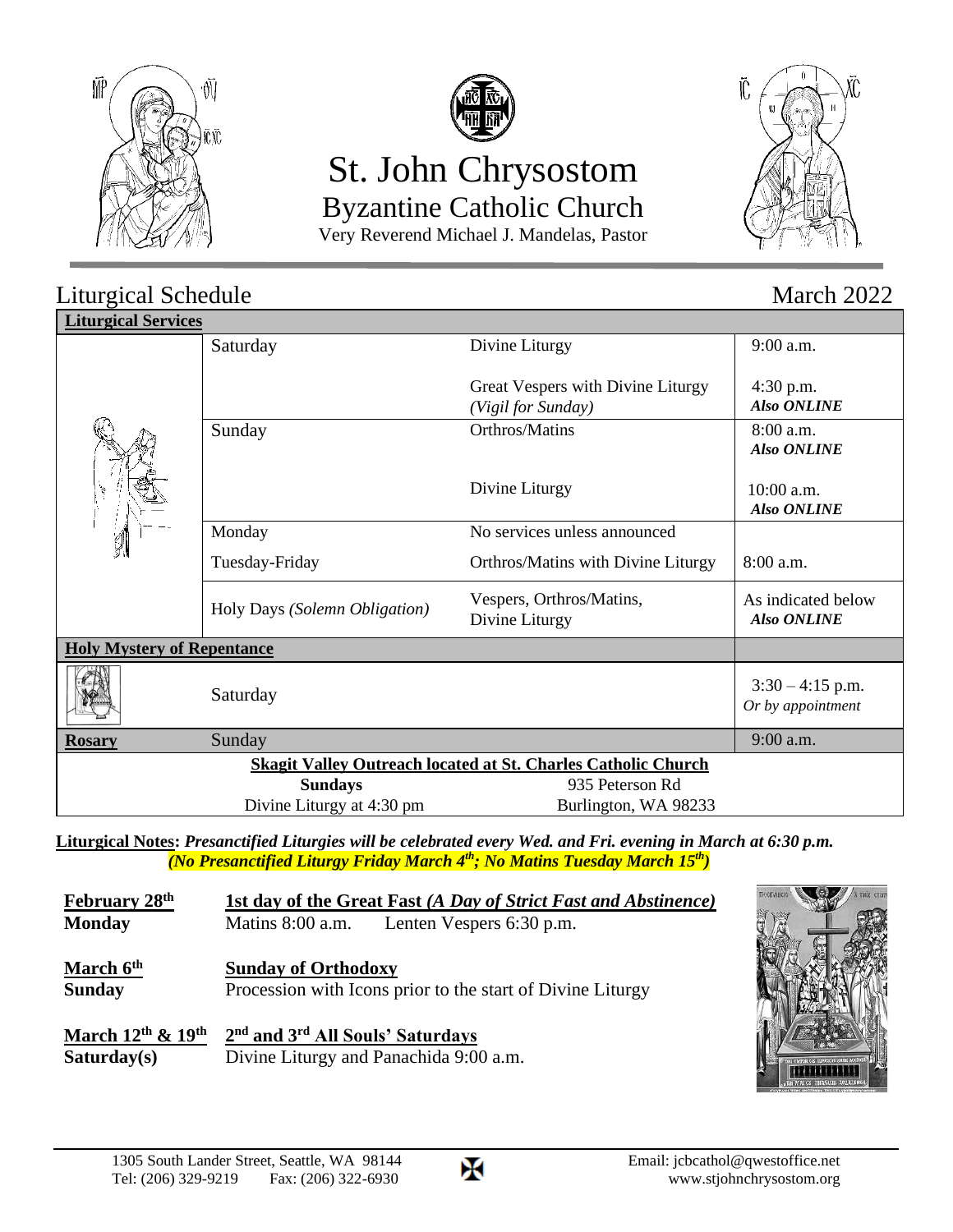| March 20 <sup>th</sup>           | 3 <sup>rd</sup> Sunday of the Great Fast (Veneration of the Holy Cross)                                                           |  |
|----------------------------------|-----------------------------------------------------------------------------------------------------------------------------------|--|
| <b>Sunday</b>                    | Follows the Sunday Liturgical Schedule                                                                                            |  |
| March 25 <sup>th</sup><br>Friday | Feast of the Annunciation of the Theotokos and Ever-Virgin Mary<br>Vespers with Divine Liturgy at 6:30 p.m.<br>Matins $8:00$ a.m. |  |
| March 30 <sup>th</sup><br>Wed.   | <b>Great Canon of St. Andrew of Crete (Transferred from Thursday)</b><br>Great Canon with prostrations 6:30 p.m.                  |  |

## **Announcements**

#### **The 2022 Bishop's Appeal**

The Eparchy of Phoenix will begin their 2022 Bishop's Appeal campaign soon. Each registered household is set to receive a form and postage paid envelope *(pledges and payments can also be made with a credit card*). Please submit your Appeal form as soon as possible and help us to reach not only our financial goal, but our goal of *100% participation*. *St. John's is thankful for the many families and individuals who have generously given in the past. May we continue to be blessed with your generous support!* For more information please visit [https://ephx.org/eparchial-appeal/.](https://ephx.org/eparchial-appeal/) To submit your donation online, please visit [https://ephx.org/st-john-chrysostom-eparchical-appeal/.](https://ephx.org/st-john-chrysostom-eparchical-appeal/)

#### **Weekly and Monthly Tithes**

St. John's has made it possible to submit payments **online** with a credit card at *no fee to you*. If you would like to save the postage of mailing in your tithe envelope/donation, you may go to <https://stjohnchrysostom.org/one-time-donation/> to make either a *one-time donation*, or to set up a *recurring* weekly or monthly donation. If you have been assigned physical donation envelopes for yourself/your family, please include that information so that it may be properly documented for your household's tax purposes. *(Please note that your 2022 contribution envelope number may have changed. Do NOT continue to use your 2021 contribution envelopes.*

#### **Parish Lenten Retreat - Saturday April 2nd**

We will have a Lenten Retreat given by the Very Rev. Michael O'Loughlin, pastor of St. Mary Protocathedral, Sherman Oaks, CA. Fr. Michael O'Loughlin is also the assistant vocation director for the Eparchy and on the Intereparchial Evangelization & Religious Education Commission. Together with Sister Natalia of the Bridegroom Monastery, he hosts the popular podcast "What God is Not."

*Details of this retreat are still being finalized, and information will soon become available*. Please mark your calendar now for this wonderful opportunity for spiritual enrichment during our desert journey to Pascha.

## *Sundays of March Vocation Themes*

Contact the Vocations Office at 206-329-9219 or email: vocations@ephx.org

#### *FIRST SUNDAY OF THE GREAT FAST; SUNDAY OF ORTHODOXY – March 6, 2022*

We have found the one about whom Moses wrote in the law and also the prophets." Finding our Savior during this Great Lent, we see that our "soiled image was restored to its original form, commingled with divine beauty." God may be helping you find that a vocation to monasticism or holy orders is the beauty meant for you. To learn more, contact the Vocations Office at 206-329-9219 or email: [vocations@ephx.org](mailto:vocations@ephx.org)